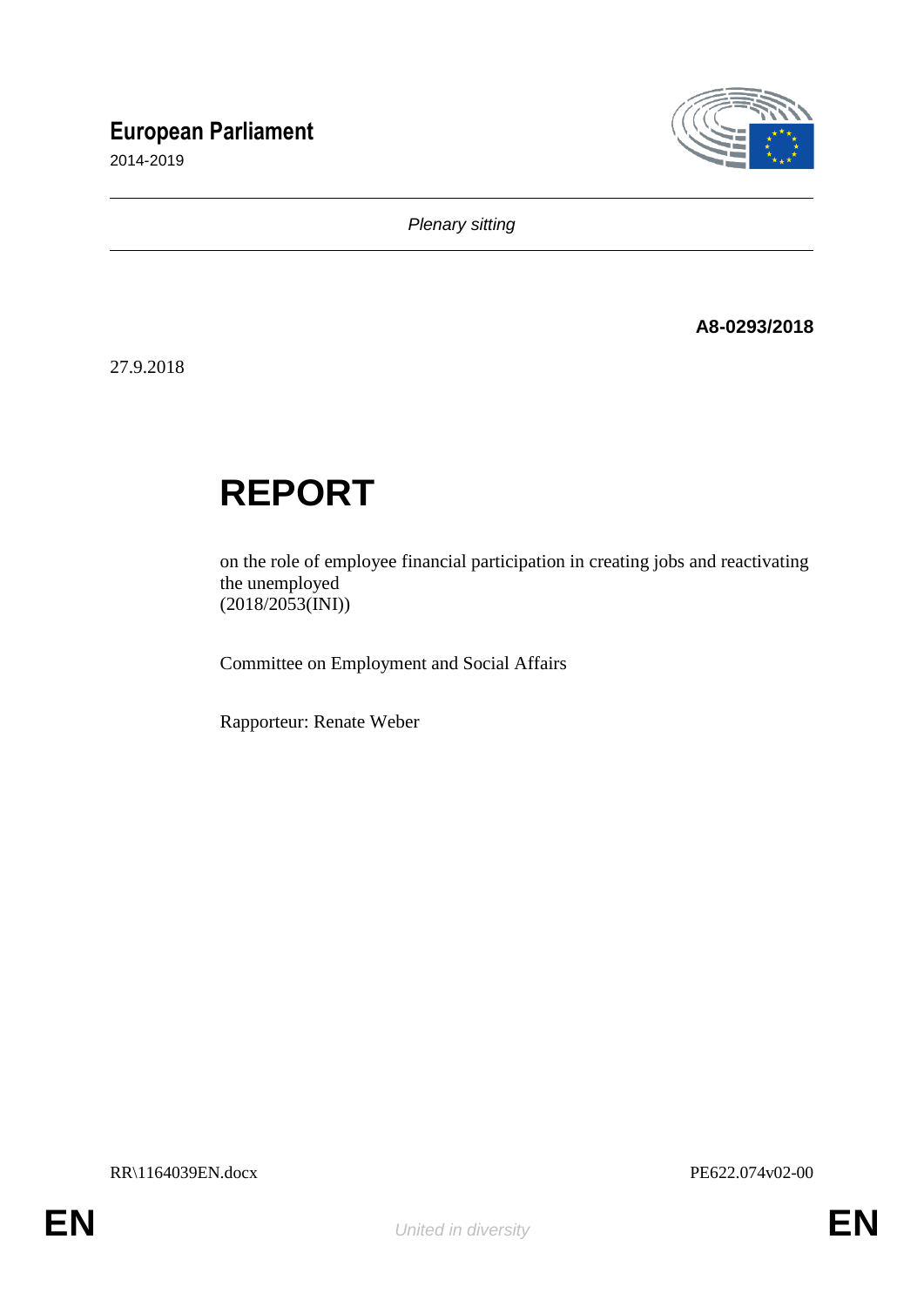#### **CONTENTS**

### **Page**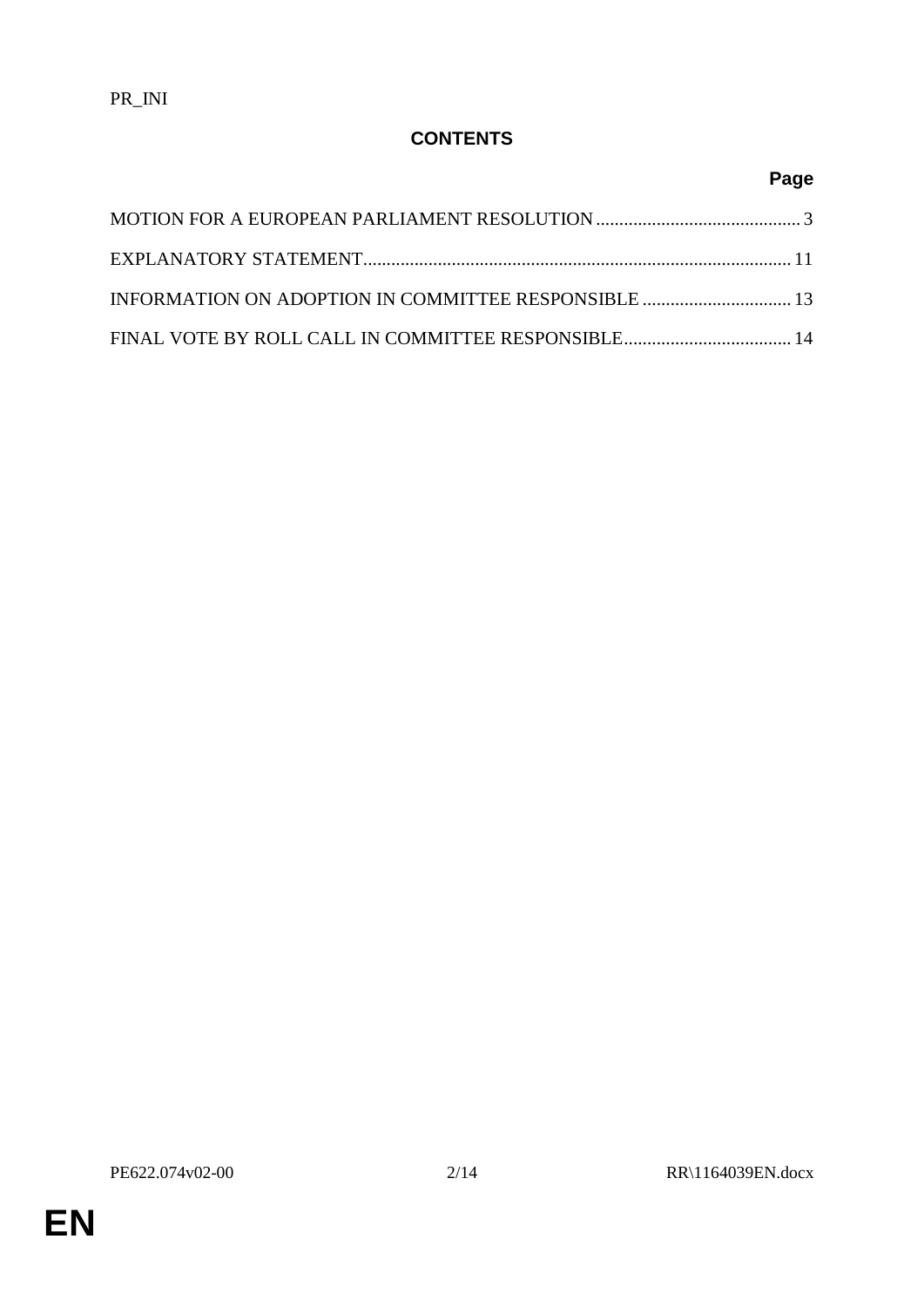#### **MOTION FOR A EUROPEAN PARLIAMENT RESOLUTION**

#### **on the role of employee financial participation in creating jobs and reactivating the unemployed (2018/2053(INI))**

*The European Parliament*,

- having regard to the Treaty on the European Union (TEU), and in particular Article 3(3),
- having regard to Article 9 of the Treaty on the Functioning of the European Union (TFEU), which requires the EU to promote a high level of employment, guarantee adequate social protection, fight against social exclusion and ensure a high level of education, training and protection of human health,
- having regard to the Council conclusions of 7 December 2015 on the promotion of the social economy as a key driver of economic and social development in Europe,
- having regard to the Commission communication of 2 June 2016 entitled 'A European agenda for the collaborative economy' (COM(2016)0356),
- having regard to the Commission communication of 27 March 2014 entitled 'Long-term Financing of the European Economy' (COM(2014)0168),
- having regard to the Commission communication of 12 December 2012 entitled 'Action Plan: European company law and corporate governance – a modern legal framework for more engaged shareholders and sustainable companies' (COM(2012)0740),
- having regard to the Commission communication of 3 October 2012 entitled 'Single Market Act II – Together for new growth' (COM(2012)0573),
- having regard to the Commission communication of 3 March 2010 entitled 'Europe 2020: a strategy for smart, sustainable and inclusive growth' (COM(2010)2020),
- having regard to the Commission recommendation of 3 October 2008 on the active inclusion of people excluded from the labour market<sup>1</sup>,
- having regard to the Commission communication of 25 June 2008 entitled 'Think Small First – A "Small Business Act" for Europe' (COM(2008)0394) and the Commission's 2008 and 2009 Work Programmes,
- having regard to the Commission communication of 14 March 2006 entitled 'Implementing the Lisbon Community Programme for Growth and Jobs: Transfer of Businesses – Continuity through a new beginning' (COM(2006)0117),
- having regard to the Commission communication of 5 July 2002 entitled 'A framework for the promotion of employee financial participation' (COM(2002)0364) and

 $\overline{a}$ <sup>1</sup> OJ L 307, 18.11.2008, p. 11.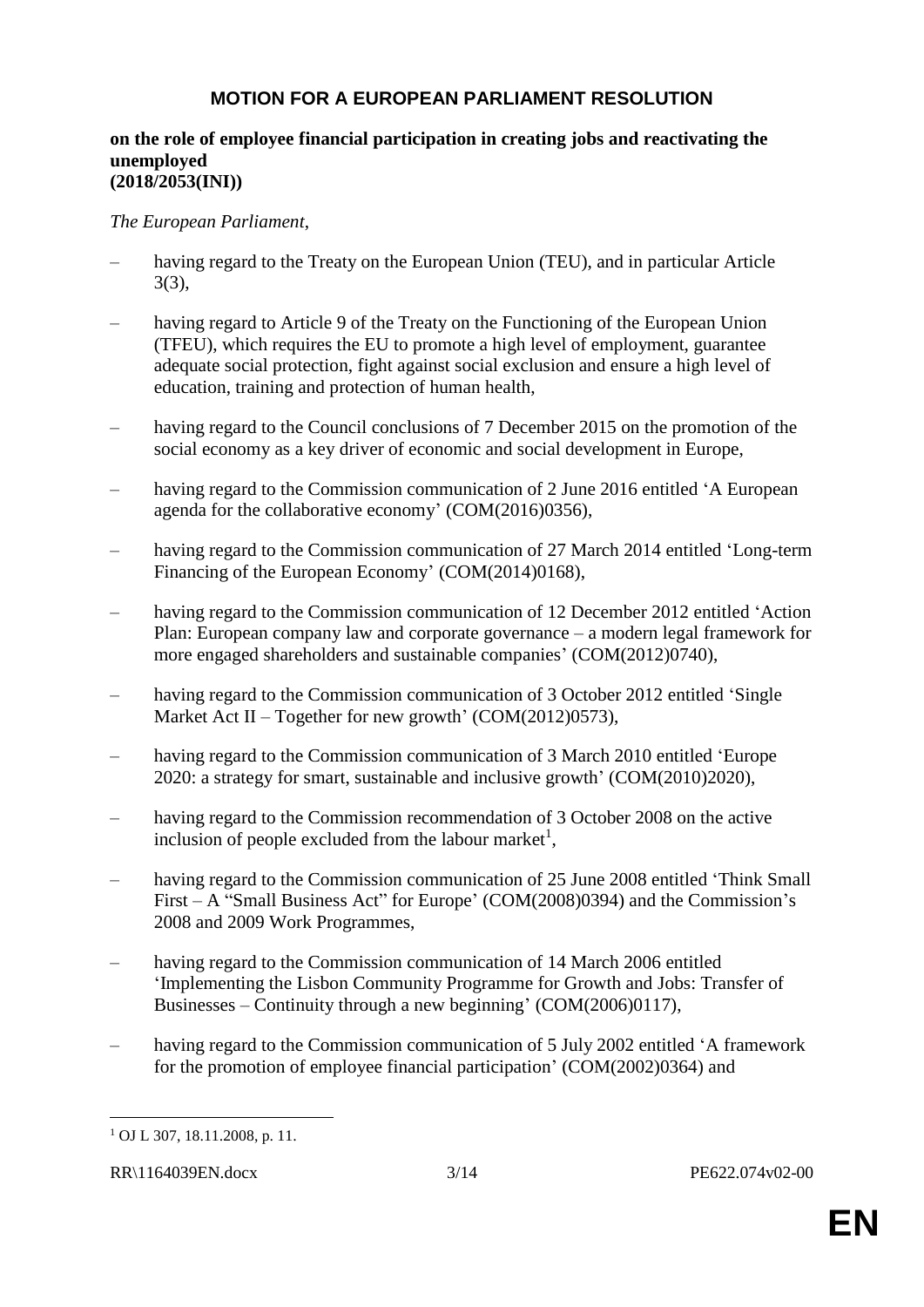Parliament's resolution of 5 June 2003 thereon<sup>1</sup>,

- having regard to the opinion of the European Economic and Social Committee (EESC) of 21 October 2010 on employee financial participation in Europe,
- having regard to its resolution of 15 January 2013 on information and consultation of workers, anticipation and management of restructuring<sup>2</sup>,
- having regard to its resolution of 14 January 2014 on financial participation of employees in companies' proceeds<sup>3</sup>, and the opinion of the Committee on Economic and Monetary Affairs (2013/2127(INI)),
- having regard to the study requested by Parliament's Committee on Employment and Social Affairs entitled 'Employee financial participation in companies' proceeds', which was published in September 2012,
- having regard to the Mid-Term Review of the Capital Markets Union Action Plan published on 8 June 2017 (COM(2017)0292),
- – having regard to the Commission's pilot project entitled the 'Promotion of employee ownership and participation', of which the final version was published in 2014,
- having regard to the PEPPER IV Report, entitled 'Benchmarking of employee participation in profits and enterprise results in the member and candidate countries of the European Union', which was published in October 2009 by the Free University of Berlin,
- having regard to the PEPPER III Report, entitled 'Promotion of employee participation in profits and enterprise results in the new member and candidate countries of the European Union', which was published in June 2006 by the Free University of Berlin,
- having regard to the report of 18 December 2003 of the high-level group of independent experts on transnational obstacles to the growth of employee financial participation in transnational enterprises,
- having regard to the PEPPER II Report, entitled 'Promotion of participation by employed persons in profits and enterprise results (including equity participation) in Member States', which was published by the Commission in January 1997 (COM(1996)0697),
- having regard to the PEPPER I Report, entitled 'Promotion of employee participation in profits and enterprise results', which was published in March 1991 by the Commission and the European University Institute,
- having regard to Rule 52 of its Rules of Procedure,
- having regard to the report of the Committee on Employment and Social Affairs (A8-

 $\overline{a}$ 

<sup>1</sup> OJ C 68E , 18.3.2004, p. 429.

<sup>2</sup> OJ C 440, 30.12.2015, p. 23.

<sup>3</sup> OJ C 482, 23.12.2016, p. 41.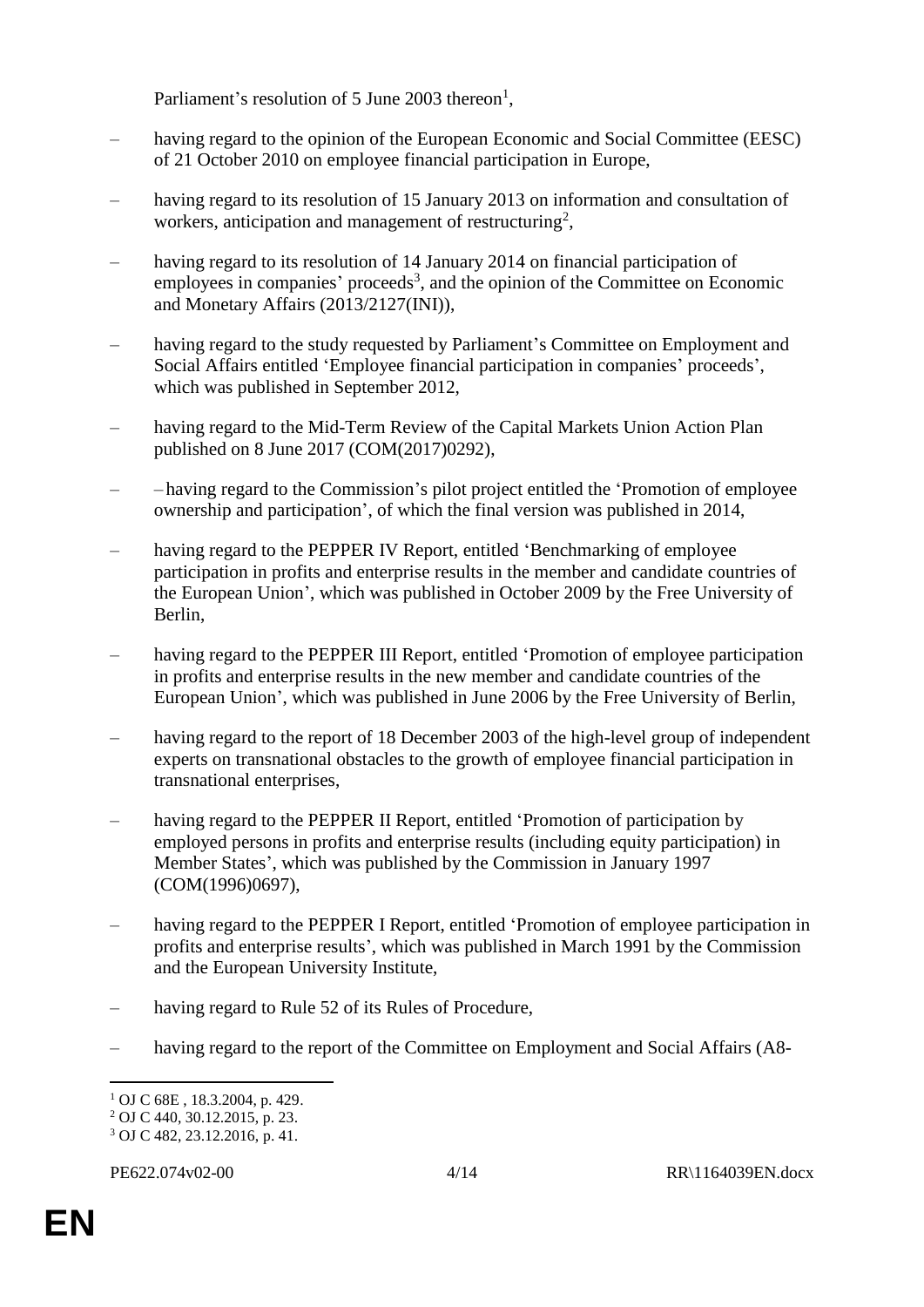0293/2018),

- A. whereas there are several employee financial participation (EFP) models an employer can choose from: profit sharing, individual employee share ownership, worker ownership in cooperative models and employee stock ownership plans (ESOPs);
- B. whereas the most appropriate EFP model must be carefully chosen by the individual company and its workers, taking due account of the specific national taxation rules and sectoral context, and will mostly depend on the size, activity and status of the company, especially if it is listed; whereas it is not appropriate to develop a comprehensive 'one size fits all' model for EFP at EU level;
- C. whereas, according to data from the 2013 European Company Survey<sup>1</sup>, EFP schemes can vary greatly according to company characteristics; whereas 62% of European establishments use some form of variable pay, with profit sharing accounting for 30% and pay linked to group performance 25%; whereas share-ownership schemes are used by 5% of establishments; whereas these EFP schemes are more prevalent in the private sector than in the public sector (with some national exceptions), as well as in certain economic sectors, particularly information and communications technology, finance, insurance, and consultancy; whereas larger companies are more likely to use these EFP schemes than small and medium-sized enterprises, and they are also more common in foreign-capital or multinational companies and in companies located in economically<sup>2</sup> central or advanced regions;
- D. whereas ESOPs are a form of EFP using an intermediate entity able to exercise voting rights or other forms of governance on behalf of employees, who could voluntarily chose them;
- E. whereas EFP schemes involving workers in consultation and decision-making have proven<sup>3</sup> benefits for both employees and the company, including in terms of sustainable governance, transparency, social dialogue, mutual respect between employers and employees, and other aspects such as recruitment, retention, motivation, job satisfaction and skills development, as well as overall performance and profitability;
- F. whereas employee participation in decision-making could improve organisational performance and employees' quality of working life, and whereas it could act as a workplace innovation tool<sup>4</sup> to promote a sense of ownership, enhance the flow of information in the company and improve levels of trust between employers and employees;
- G. whereas EFP schemes can have positive impacts on the economy of Member States by supporting companies, including SMEs, and the job market; whereas workers' financial participation in their company can contribute to job satisfaction, a sense of ownership, mutual respect between employers and employees and overall performance, and can help employees find opportunities in their home countries;

 $\overline{a}$ 

<sup>&</sup>lt;sup>1</sup> Third European Company Survey, Eurofound, 2013.

<sup>2</sup> Changes in remuneration and reward systems, Eurofound, 2016.

<sup>&</sup>lt;sup>3</sup> Annual economic survey of employee share ownership in European countries.

<sup>4</sup> Workplace innovation in European companies, Eurofound, 2016.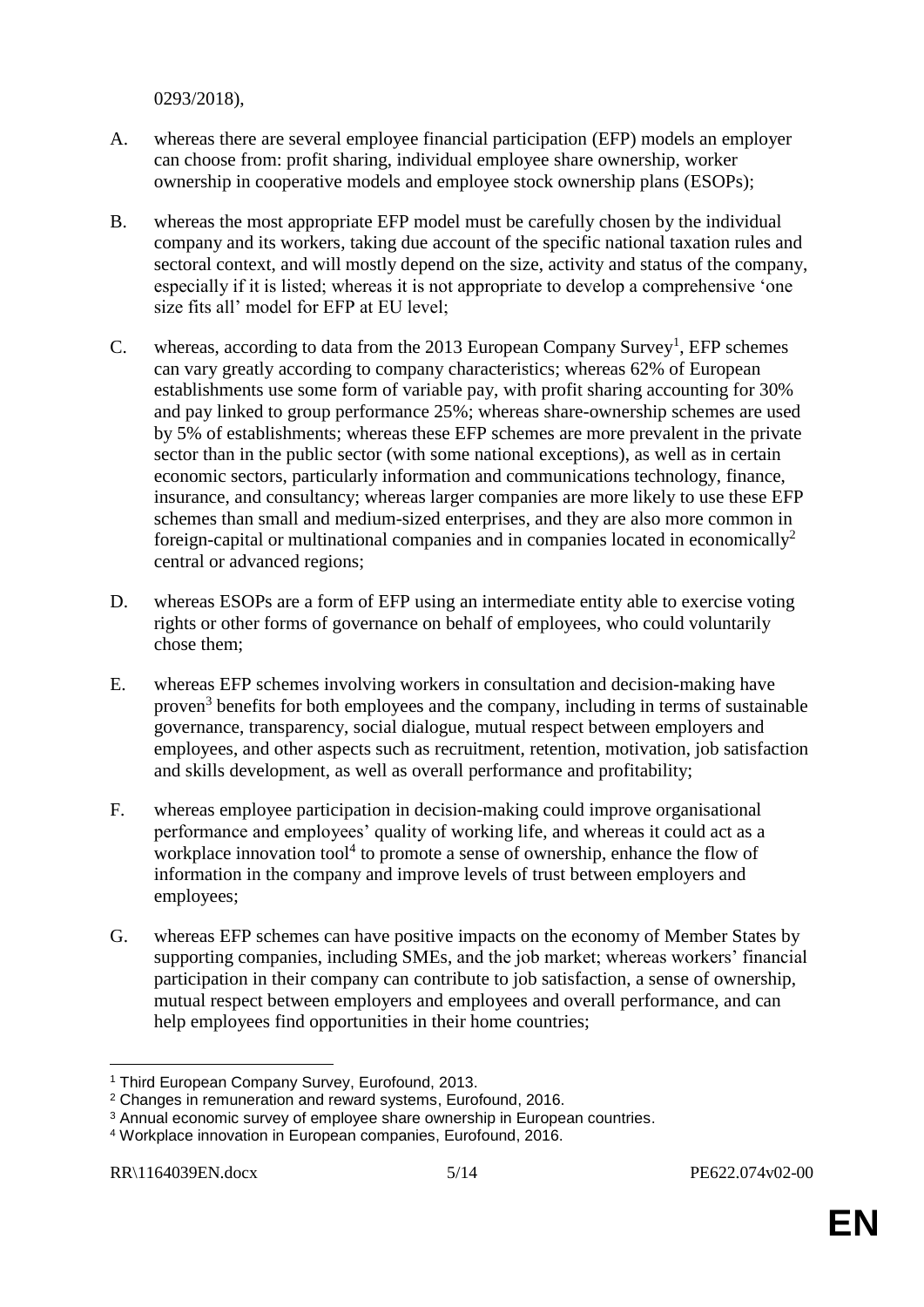- H. whereas, in the context of the development of the Capital Market Union (CMU), EFP could contribute to the CMU objectives of inclusive growth and transparency in economic activity; whereas EFP, if coupled with training for participants provided by companies and Member States, could improve financial education amongst EU citizens, potentially reducing their reluctance to invest, and potentially increasing retail investment;
- I. whereas the European Employment Strategy and the Europe 2020 Strategy set priorities to improve the quality of jobs and ensure better working conditions; whereas increasing employee participation in company financial results and offering better rewards could help meet these goals;
- J. whereas EFP must go hand-in-hand with a high level of information, training and consultation with staff so that they are fully aware of the functioning of the financial participation schemes that they could join, to enable them to make a fully informed assessment of the potential benefits and risks of these schemes, such as in the case of the company's bankruptcy;
- K. whereas, through EFP, enhanced social dialogue and strategic decision-making, employers might invest in development opportunities for their workforce, thus contributing to the fight against social exclusion and ensuring a high level of training;
- L. whereas, by involving employees in the decision-making process, depending on the specificity of the scheme, EFP can, in some cases, help companies, including SMEs, with respect to restructuring and business continuity by addressing company succession and generational renewal problems, for example in family businesses;
- M. whereas it should be borne in mind that EFP has positive and negative elements to it;
- N. whereas EFP bears some financial risks, but might also act as a shock absorber, allowing bonuses or other rewards and also ensuring that workers have a portfolio of saved shares; whereas ESOPs in particular may be an example of an employee buy-out model for non-listed companies where the priority buy-out process could allow employees to potentially safeguard their own jobs when there is the possibility of buyouts by other companies;
- O. whereas measures are therefore needed to protect employees from facing risks such as losing both their job and the capital invested when their employer is impacted by a crisis; whereas EFP may not be used to reduce the social and employment rights acquired by employees, must not replace normal basic pay, other forms of remuneration or contributions to pension schemes, and must not be a way to transfer risks onto the worker or not to comply with labour law;
- P. whereas participation in the EFP should remain voluntary for employees, particularly in SMEs, while not affecting their labour market mobility, their social security or their right to take collective action; whereas employees should therefore have access at all times to information regarding the economic situation of the company, with the exception of its trade secrets and commercially sensitive information, and be informed of the advantages and disadvantages of each EFP scheme available;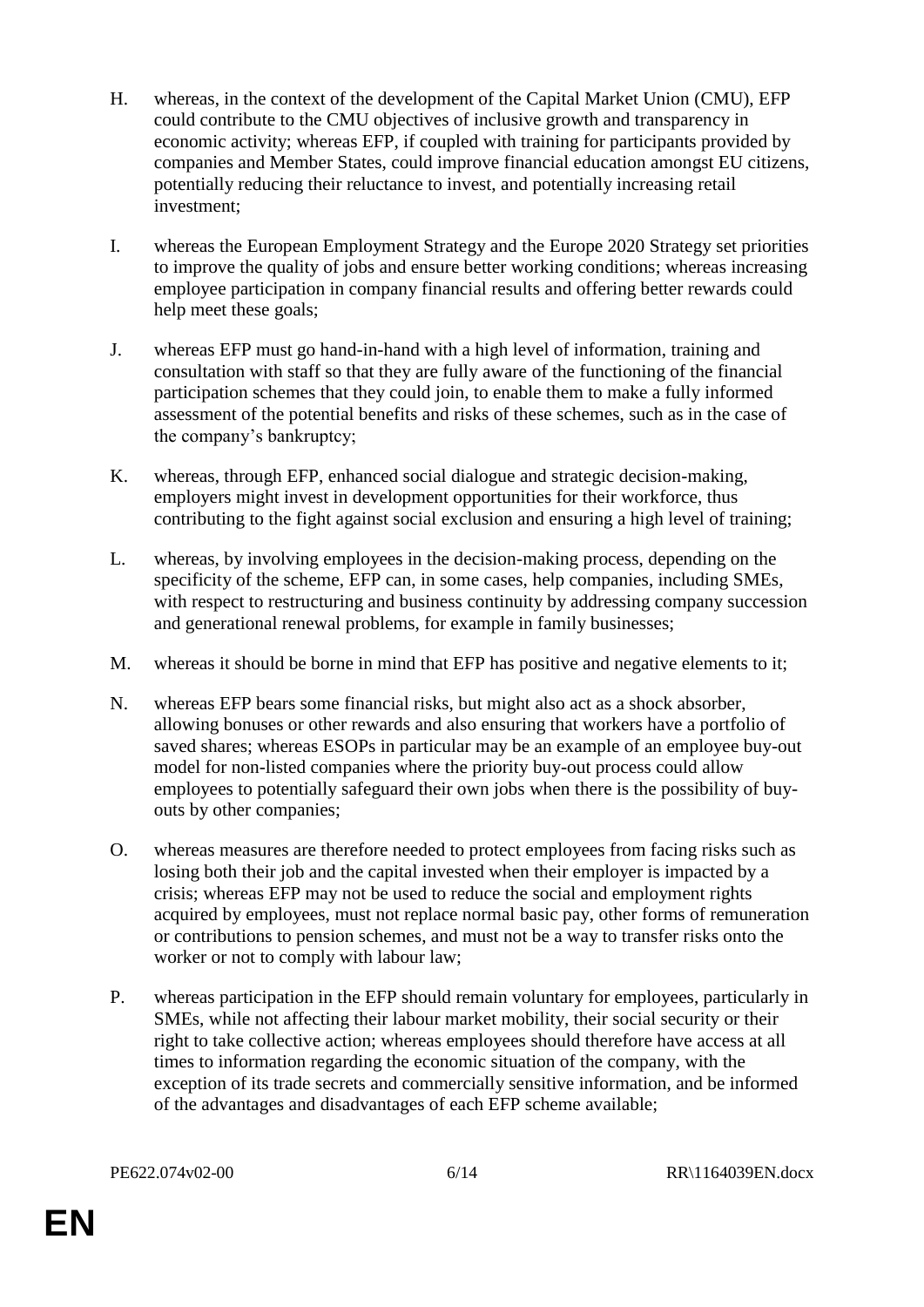- Q. whereas fiscal incentives are key elements to promote EFP that could pay off in a medium to long term, considering that countries which have a long tradition of employee financial participation also have the most developed employee ownership and the highest fiscal benefits;
- R. whereas proactive employment policies such as support for genuine self-employment and regular and social entrepreneurship are critical tools for the reintegration of the unemployed into the labour market, in line with the European Entrepreneurship Action Plan adopted in January 2013;
- S. whereas the current European Social Fund promotes social entrepreneurship and the social and solidarity economy, and the upcoming ESF Plus should continue to do so; whereas EFP can make a valuable contribution to the development of the social and solidarity economy by, for example, making investment or funding more accessible;
- T. whereas EFP can be complementary to EU programmes aimed at improving access to capital, especially for SMEs, such as the COSME programme, the InnovFin programme, the Creative Europe programme and the European structural and investment funds;
- U. whereas EFP could be a complementary tool to the European Globalisation Adjustment Fund which helps people who have lost their jobs as a result of major structural changes due to globalisation or the economic and financial crisis with respect to re-skilling, training, supporting self-employment, business start-ups and employee takeovers;
- V. whereas EU guidelines for EFP could help Member States develop frameworks for EFP schemes that could potentially lead to benefits both for employers and employees and also increase public awareness of EFP;
- W. whereas information about the economic situation of the company concerned, as well as information about the attached risks, should be available to the workers concerned at all times;
- 1. Calls on the Commission to consider appropriate recommendations to encourage Member States and companies, particularly SMEs, to develop and offer EFP schemes for the benefit and in the interest of both employees and companies; stresses that these schemes should:
	- protect workers' income safety,
	- not exploit workers in a crisis situation,
	- not shift entrepreneurial risk to workers,
	- guarantee a high level of protection for workers' investments;
- 2. Calls on the Member States to provide non-mandatory incentives, including tax incentives that do not override national taxation rules, in line with best practice principles, when promoting employee ownership schemes among companies and employees, at the same time as supporting the highest standards of social protection for employees and safeguarding their right to collective action;
- 3. Underlines that EFP has to be embedded in a system of workers' involvement, for example in company decision-making, including through workers' representatives, and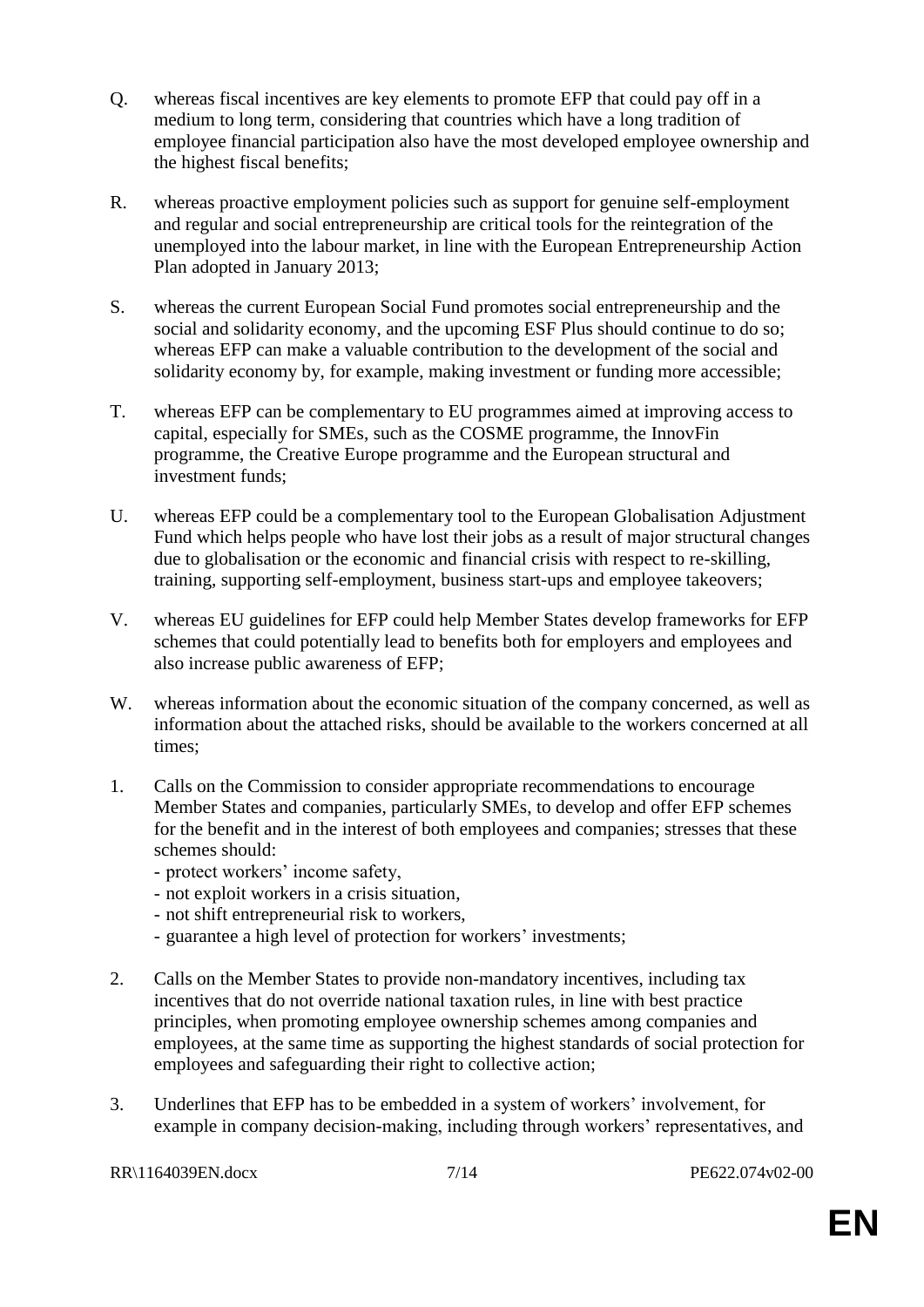that EFP must not be a substitute for fair and decent pay, nor an alternative to public pensions or to collectively agreed pension schemes;

- 4. Calls on the Commission to implement the 'five-point action plan' included in the final report of the pilot project for the promotion of employee ownership and participation of 2014;
- 5. Recognises the link between legislative measures at national level favouring EFP schemes and the number of companies and employees using them;
- 6. Highlights the transnational obstacles that are faced by both companies offering such schemes in several Member States, and employees, namely discrepancies in legislation and the risks of double taxation which may incur substantial administrative costs and impinge on the freedom of movement of workers, which plays an important role in combating the scourge of unemployment and enhancing convergence and integration among Member States;
- 7. Calls on the Commission and the Member States to raise awareness as advised in the final report of the pilot project for the promotion of employee ownership and participation from 2014, to capitalise on the findings of research projects and encourage the cross-border transferability of best practices, and to propose a set of simple, elementary and basic supportive models;
- 8. Calls on the Commission and the Member States to provide dedicated websites that would include model profit-sharing agreements for SMEs and VSEs for ease of implementation, as well as information about attached risks and other relevant material; further calls on the Commission and Member States to continue collecting data on the use and spread of financial participation schemes, as well as to examine the impact of financial participation on the functioning of the company, the quality of its work and its retention of workers, with the help of the European Foundation for the Improvement of Living and Working Conditions;
- 9. Calls on the Member States and the Commission to assist companies which show an interest in EFP with solutions and specific support measures to avoid excessive administrative and development costs associated with implementing EFP, especially in SMEs, and to encourage outsourcing operators such as banks and investment funds to propose simple EFP schemes tailored to suit this type of company, while making sure that intermediaries do not take advantage of the smallest companies, and that there are no hidden costs;
- 10. Calls on the Commission and the Member States to promote financial education in order to empower EU citizens and raise awareness about the implications of EFP;
- 11. Calls on the Commission and the Member States to engage with social partners, employee ownership organisations and other stakeholders at the beginning of the process in order to design the most appropriate EFP frameworks, and when an EFP scheme is considered relevant, to negotiate it on a 'plant-by-plant' basis while considering the size and type of company, its workforce and financial situation, but also the national legislation and practices;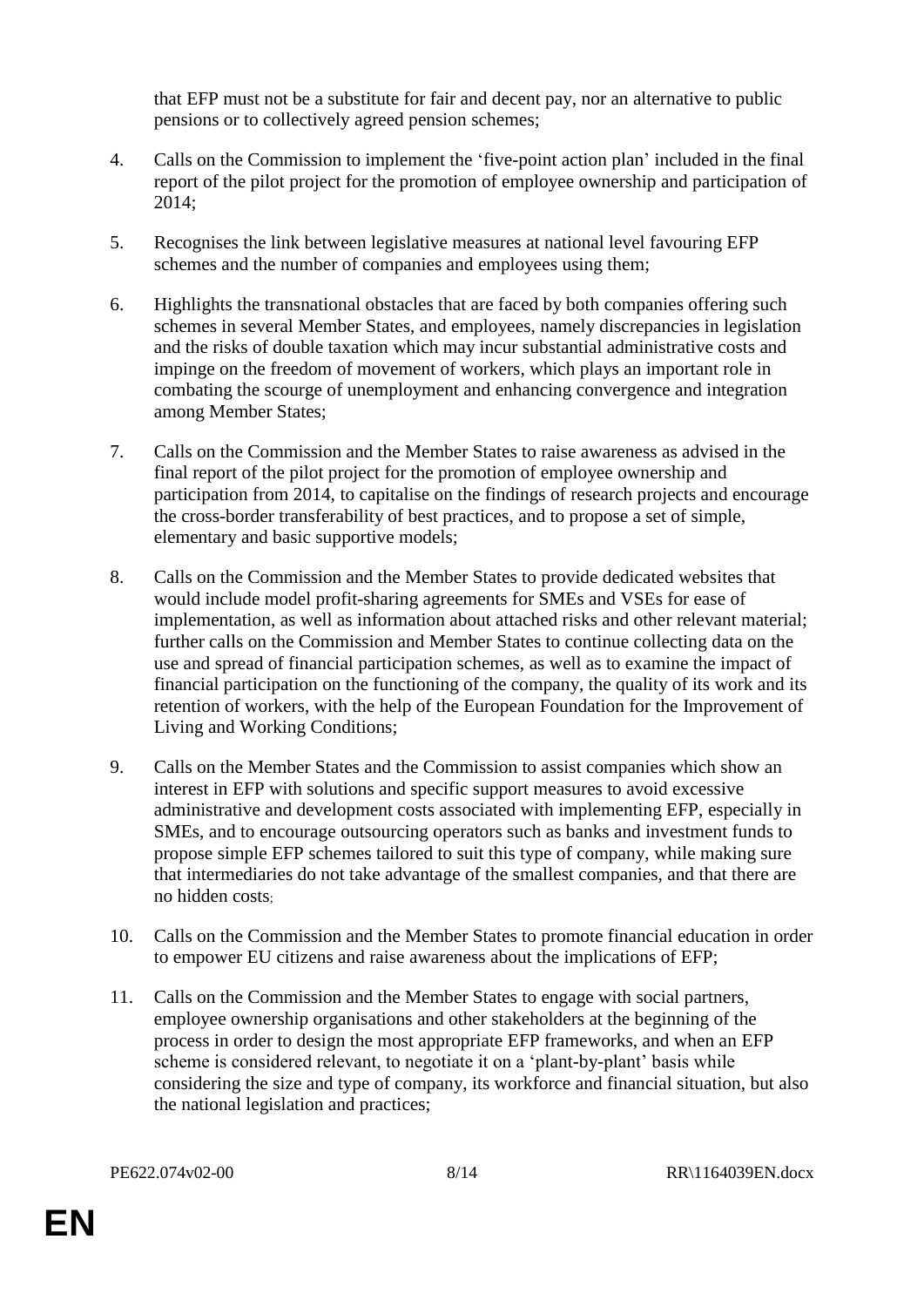- 12. Recommends negotiating employee savings schemes and tools at a branch-by-branch level in order to provide SMEs and VSEs with standard agreements that can be implemented directly and conveniently by these companies;
- 13. Highlights that EFP should be open to all employees on a non-discriminatory basis, regardless of age, gender, nationality, full-time / part-time work arrangements, etc.;
- 14. Adds that differentiation between employees may be justified to meet the different needs and interests of the employees, such as restricted shares plans that are confined to executives;
- 15. Considers that ESOPs should also allow employees to use the ESOP account for other equity than that of the current employer, so as to mitigate concentration risk, particularly for SMEs;
- 16. Recalls that the decision to join EFP schemes should be totally voluntary, meaning no action should be taken against employees if they decide not to join and when they agree, their participation should be based on appropriate training and the informed consent of the employee, who is fully aware of his or her entitlements, obligations and risks, of the situation of the company, of the advantages and disadvantages of each scheme, of the taxation effects when joining the scheme and of the conditions which apply when he or she leaves the company or the scheme;
- 17. Considers that EFP should not replace or diminish normal basic remuneration or any other form of contribution such as social security contributions, but should be complementary to all social and contractual rights, this being a pre-condition to implementing EFP;
- 18. Believes that more links should be developed between EFP and the social economy, especially through programmes such as Creative Europe which offer microloans up to EUR 25 000 to small companies and social businesses;
- 19. Calls on the Commission and the Member States to consider the rapid evolution and change of the labour market and the consequent challenges regarding skills, digitalisation, automation, wealth inequalities and social security cuts, and the continuous creation of new opportunities to support and protect workers and enable them to adapt and develop professionally and personally;
- 20. Stresses the important role that EFP can play in fostering entrepreneurship and an entrepreneurial mind set by facilitating research and access to capital, especially for start-ups;
- 21. Highlights that although micro-enterprises play an important role in the economy of most EU Member States, no supportive measures for employee share ownership are implemented for them as yet;
- 22. Welcomes initiatives led by directorates-general of the Commission such as DG EMPL, FISMA and GROW supporting employment, SMEs and the capital markets union, and calls for a coordinated approach for the best use of available resources, remembering that the final beneficiary is the European citizen;

RR\1164039EN.docx 9/14 PE622.074v02-00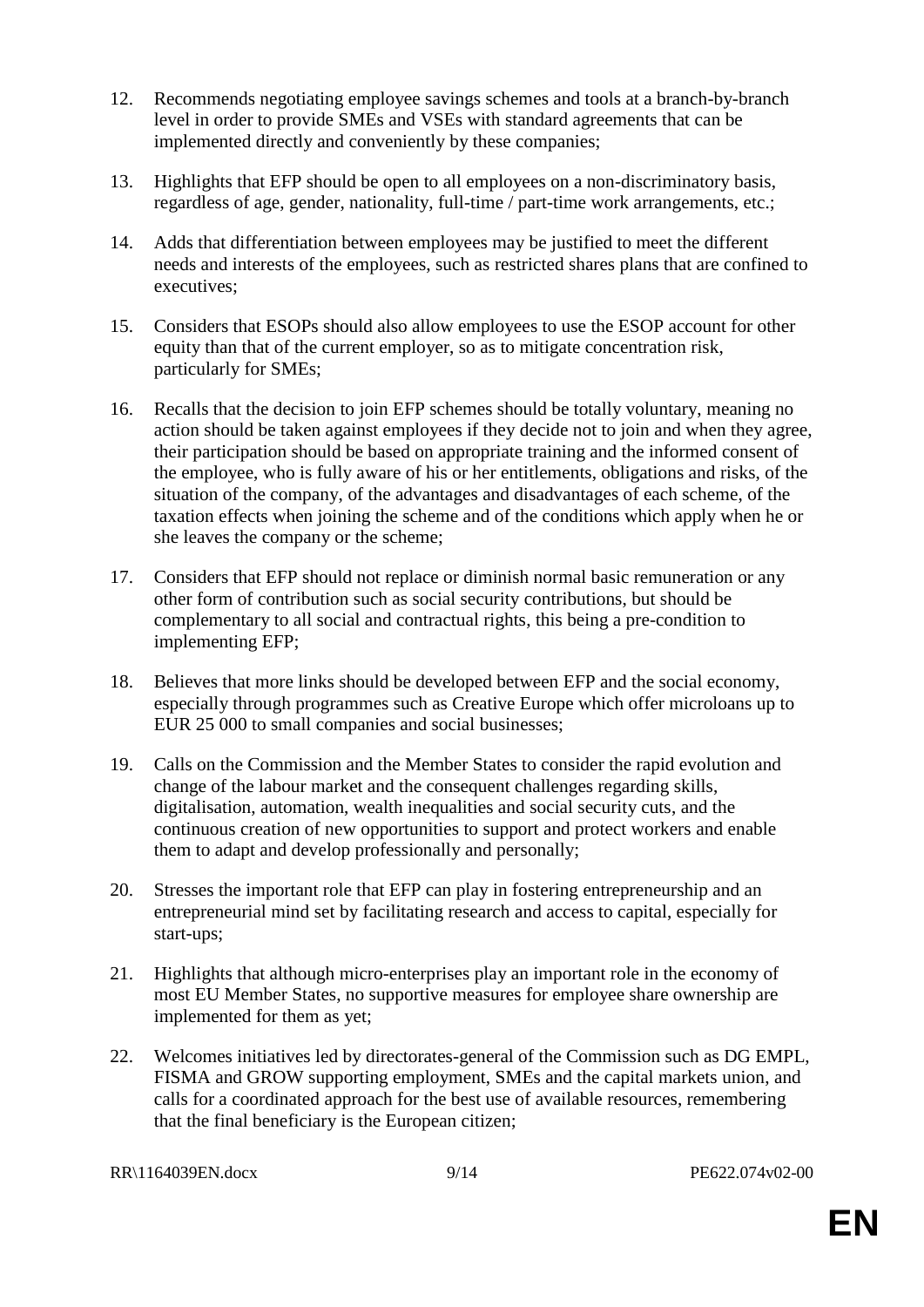23. Instructs its President to forward this resolution to the Council and the Commission.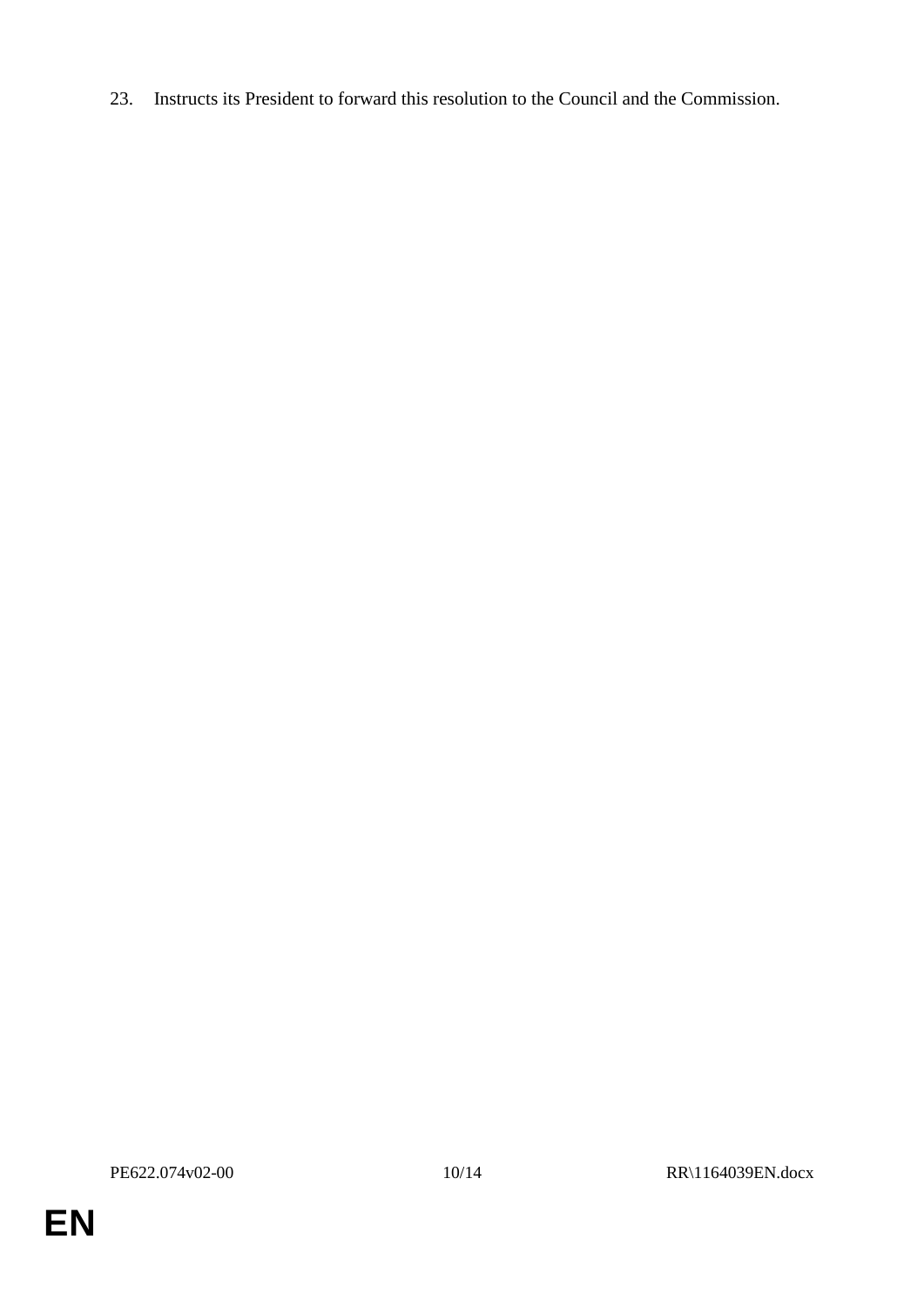#### **EXPLANATORY STATEMENT**

In the last 30 years, employee financial participation (EFP) has developed a lot through Europe. In 2018 there are around 10 million employee shareholders in Europe and 20 EU countries have some sort of EFP incentive regulation<sup>1</sup>. 2017 was a record year for EFP with nearly 400 billion euro held by employees<sup>2</sup>.

Nevertheless, the development of employee share ownership is geographically unbalanced within the European Union, with a lag of 30-40 years between lead and late European countries. These differences between Member States can be explained by the existence or not of adequate legislations. For instance, in some countries like Czech Republic, Estonia or Slovakia, employee share ownership plays no major role in the economy and none, or very few, policies were implemented by the Member State. On the contrary, significant fiscal incentives favouring employee share ownership can be observed in 15 countries of the EU (only 12 in 2015), like Spain, France, Sweden or Cyprus. Other countries also provide a legal framework for employee ownership schemes but without any fiscal incentive<sup>3</sup>.

Employee share ownership has a potential to stabilise the European economy as a whole. Studies from the US clearly show that companies offering their employees a stake of the business capital create more jobs than companies that do not have the same instruments in place. Employee shareholders accumulate more assets for retirement purposes, receive better wages and are less likely to become unemployed compared to other employees. As income of private households currently depends highly on wages, employee shareowners benefit from raising capital incomes, which decreases wealth inequality in the society<sup>4</sup>.

ESOPs, in the United States, for instance, have been found to boost sales and employment by more than 2%<sup>5</sup> a year compared to similar companies without ESOPs. Productivity increases of up to 4-5% on average in the year an ESOP is adopted<sup>6</sup>. In Europe, it has been proved that, also, the social performance of a company having employee share ownership is 52% higher than in companies which have neither an ESOP nor employee savings plan<sup>7</sup>.

The demand for EFP is growing in the EU and it has proven its benefits<sup>8</sup>. A clear set of broad

 $\overline{a}$ 

<sup>&</sup>lt;sup>1</sup> Annual economic survey of employee share ownership in European countries in 2016, EUROPEAN FEDERATION OF EMPLOYEE SHARE OWNERSHIP (EFES), 2017

<sup>&</sup>lt;sup>2</sup> Annual economic survey of employee share ownership in European countries in 2017, EFES, 2018

<sup>&</sup>lt;sup>3</sup> EFES position paper responding to the public consultation on the CMU Mid-term review of 2017 entitled "Employee share ownership for building the Capital Market Union – Again: the need for a European Action Plan".

<sup>4</sup> Employee Share Ownership as Pivotal Part of the Capital Markets Union, Deutsches Aktieninstitut e.V., Position Paper, 16 March 2017

<sup>5</sup> https://www.nceo.org/articles/research-employee-ownership-corporate-performance

<sup>6</sup> https://www.nceo.org/articles/research-employee-ownership-corporate-performance

<sup>7</sup> http://archives.strategie.gouv.fr/cas/system/files/na210-performancesociale-2011-02-21\_0.pdf

<sup>8</sup> « The Promotion of Employee Ownership and Participation »,2014, http://ec.europa.eu/internal\_market/company/docs/modern/141028-study-for-dg-markt\_en.pdf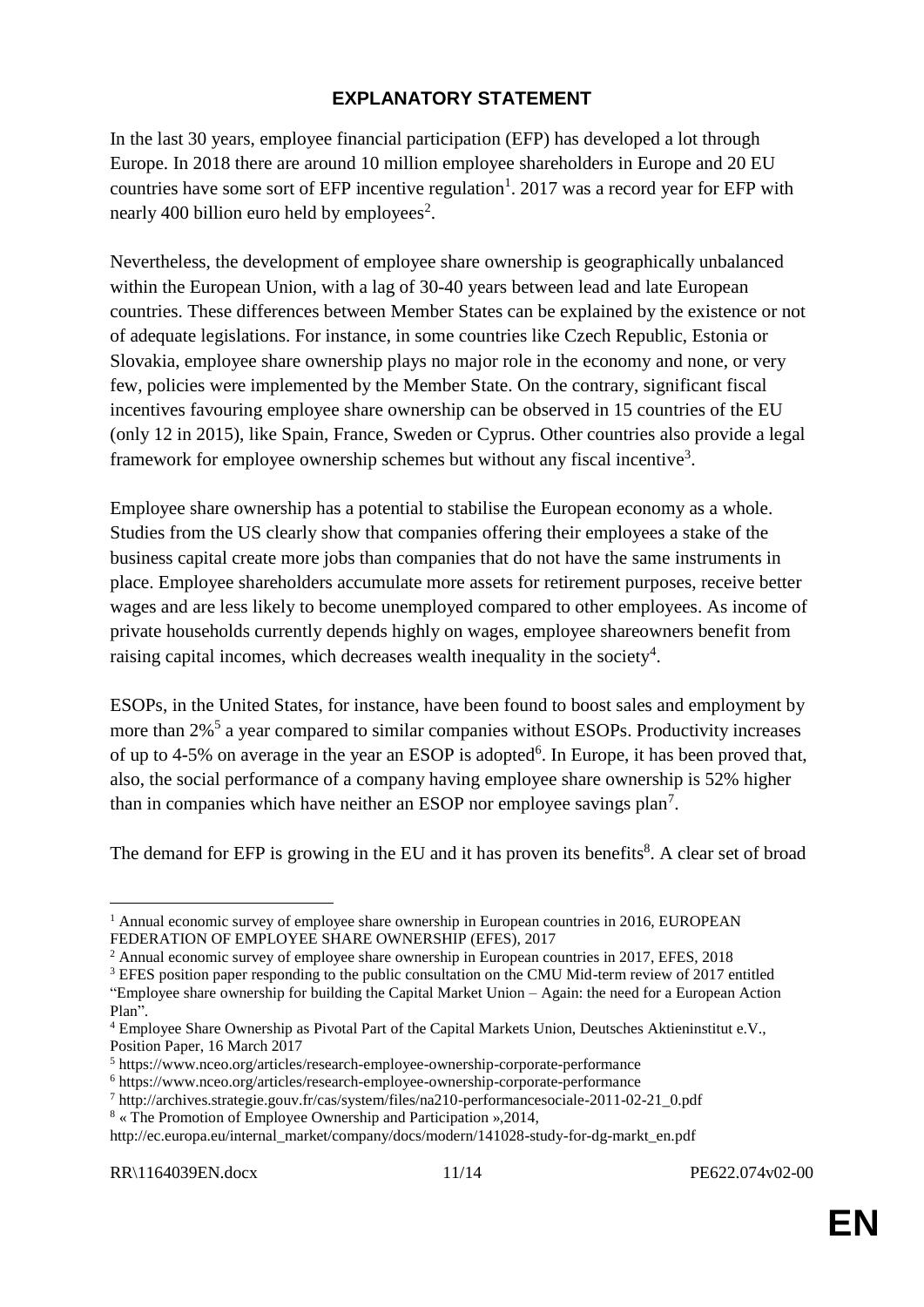and simple EU guidelines would allow for a level playing field for the use of EFP and the spread of its benefits throughout Europe.

The promotion of employee ownership and participation study released in 2014 analysed a range of policy options including a five point action plan: 1. Launch a Virtual Centre, 2. Set up a Commission Expert Group, 3. Implement an Action Programme to raise awareness, 4. Launch of Code of Conduct, 5. Legislative proposal for a Common Optional European  $Recime.<sup>1</sup>$ 

The EU 2020 strategy on a smart, sustainable, and inclusive growth highlights the need for inclusive growth, which amongst other things empowers citizens through employment, investing in skills, fighting poverty and modernising labour markets and social protection. EFP offers tangible means in this respect by involving workers more in the decision making of the companies they work for, helping to strengthen their skills and employability, ensuring a share of the financial benefits and fighting capital concentration, reactivating the unemployed and creating jobs. If we combine it with social economy tools such as microcredit in order to strength job security and prevent relocations, support SMEs in business succession, access to capital and skilled workers, the positive outcomes are only to follow.

Overall participation in EFP schemes is nevertheless still relatively low. Despite the increases in interest,  $68\%$  of the firms in the EU do not provide any type of EFP scheme<sup>2</sup>. Without asking for new legislative instruments at EU level, this INI report aims to stimulate the development of EFP in Europe by:

- highlighting the potential of these schemes for both workers and their employers with respect to growth and social protection, along with the obstacles the Commission and Member States need to work on;

- suggesting a number of measures which could be taken at the Union level to facilitate EFP such as the need for awareness raising campaigns, exchanges of best practices platforms, citizens financial education, more transparency and information, more incentives and a reflection on transnational obstacles.

 $\overline{a}$ <sup>1</sup> Promotion of employee ownership and participation proposals for the European action plan, EFES, 2014, [http://www.efesonline.org/EUROPEAN%20COMMISSION/2015/EFES%20Proposals%20for%20the%20Europ](http://www.efesonline.org/EUROPEAN%20COMMISSION/2015/EFES%20Proposals%20for%20the%20European%20Action%20Plan.pdf) [ean%20Action%20Plan.pdf](http://www.efesonline.org/EUROPEAN%20COMMISSION/2015/EFES%20Proposals%20for%20the%20European%20Action%20Plan.pdf)

<sup>&</sup>lt;sup>2</sup> Presentation on the Pilot Project on Promotion of Employee Ownership and Participation, 2014, http://www.europarl.europa.eu/document/activities/cont/201411/20141107ATT92852/20141107ATT92852EN.p df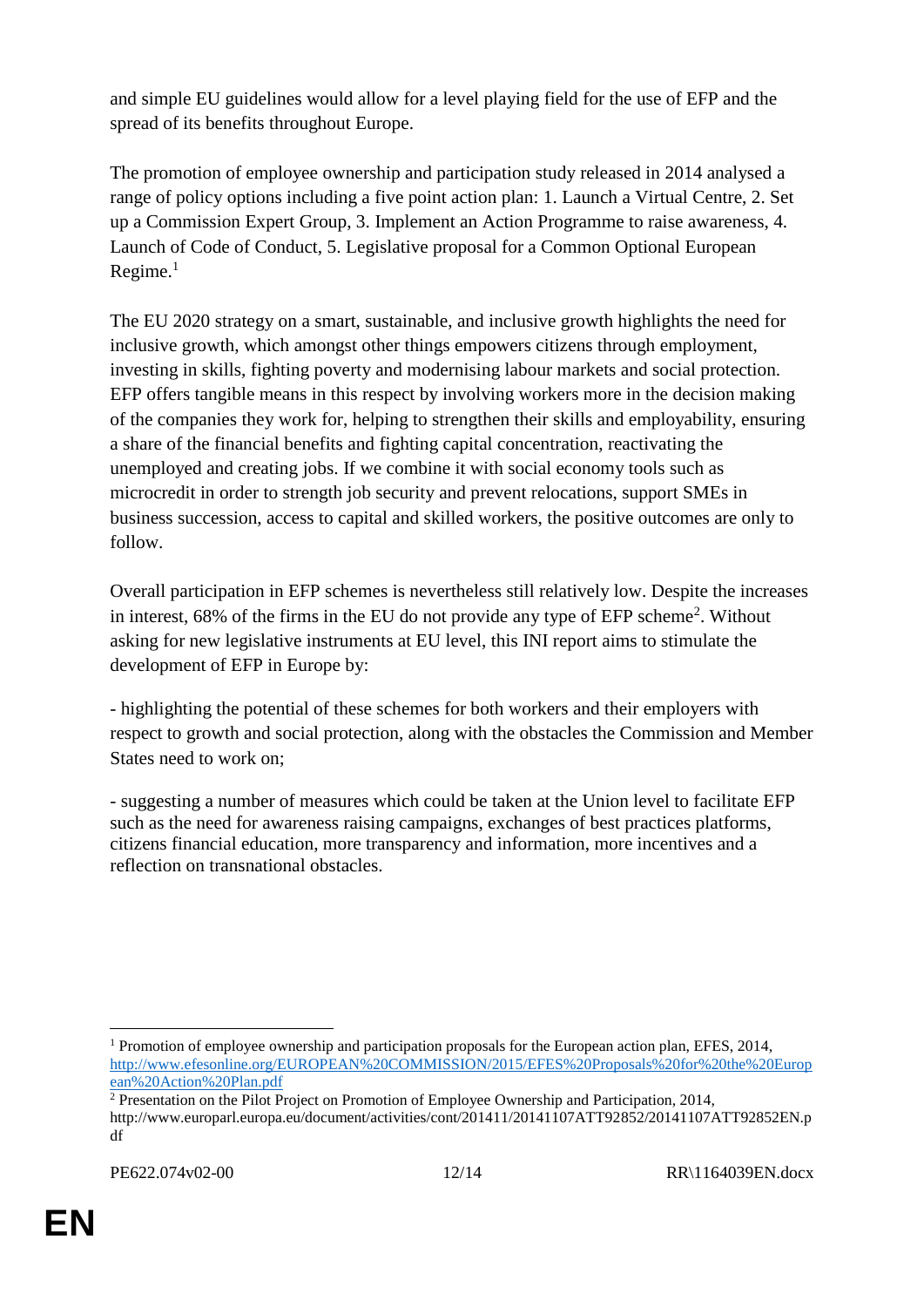#### **INFORMATION ON ADOPTION IN COMMITTEE RESPONSIBLE**

| Date adopted                                                | 24.9.2018                                                                                                                                                                                                                                                                                                                                                                                                                                            |
|-------------------------------------------------------------|------------------------------------------------------------------------------------------------------------------------------------------------------------------------------------------------------------------------------------------------------------------------------------------------------------------------------------------------------------------------------------------------------------------------------------------------------|
| <b>Result of final vote</b>                                 | 41<br>$+$ :<br>≕<br>$\theta$ :                                                                                                                                                                                                                                                                                                                                                                                                                       |
| Members present for the final vote                          | Guillaume Balas, Enrique Calvet Chambon, David Casa, Ole<br>Christensen, Michael Detjen, Geoffroy Didier, Martina Dlabajová,<br>Lampros Fountoulis, Marian Harkin, Agnes Jongerius, Rina Ronja Kari,<br>Agnieszka Kozłowska-Rajewicz, Jean Lambert, Jeroen Lenaers, Javi<br>López, Thomas Mann, Anthea McIntyre, Miroslavs Mitrofanovs,<br>Elisabeth Morin-Chartier, Emilian Pavel, Dennis Radtke, Robert<br>Rochefort, Renate Weber, Jana Žitňanská |
| Substitutes present for the final vote                      | Maria Arena, Georges Bach, Amjad Bashir, Lynn Boylan, Deirdre<br>Clune, Rosa D'Amato, Eduard Kukan, Paloma López Bermejo, António<br>Marinho e Pinto, Anne Sander, Birgit Sippel, Helga Stevens, Neoklis<br>Sylikiotis, Csaba Sógor, Monika Vana, Flavio Zanonato                                                                                                                                                                                    |
| Substitutes under Rule 200(2) present<br>for the final vote | Anna Hedh, Marco Valli                                                                                                                                                                                                                                                                                                                                                                                                                               |